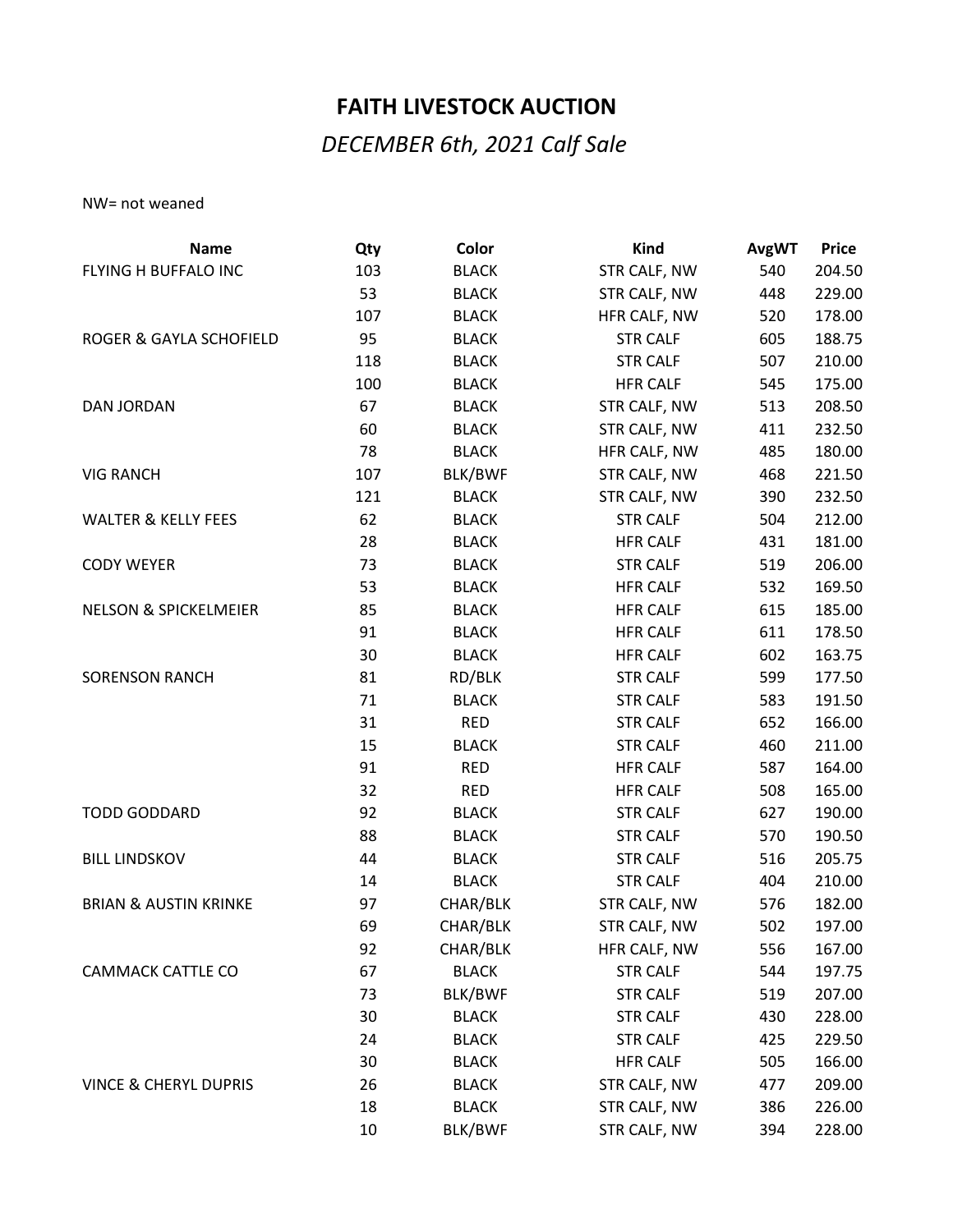|                              | 23  | <b>BLACK</b>      | HFR CALF, NW    | 451 | 177.50 |
|------------------------------|-----|-------------------|-----------------|-----|--------|
|                              | 9   | BLK/BWF           | HFR CALF, NW    | 396 | 173.00 |
| LAVONNE & GUNNAR FOSS        | 70  | BLK/BWF           | <b>STR CALF</b> | 622 | 188.00 |
|                              | 15  | <b>BLACK</b>      | <b>STR CALF</b> | 519 | 202.00 |
|                              | 64  | BLK/BWF           | <b>HFR CALF</b> | 599 | 163.50 |
| RICHARD CHRUSZCH             | 94  | CHAR/RED          | <b>STR CALF</b> | 660 | 174.75 |
|                              | 43  | <b>CHAR</b>       | <b>HFR CALF</b> | 607 | 158.00 |
| <b>JONATHAN KLYM</b>         | 82  | BLK/BWF           | <b>STR CALF</b> | 658 | 183.75 |
|                              | 50  | <b>CHAR</b>       | <b>STR CALF</b> | 638 | 179.75 |
|                              | 31  | <b>BLACK</b>      | <b>STR CALF</b> | 556 | 190.00 |
| <b>DAVID ARCHIBALD</b>       | 60  | <b>BLACK</b>      | STR CALF, NW    | 612 | 180.00 |
|                              | 24  | <b>BLACK</b>      | STR CALF, NW    | 484 | 198.00 |
|                              | 38  | <b>BLACK</b>      | HFR CALF, NW    | 588 | 156.00 |
| <b>TILTON RANCH</b>          | 29  | <b>BLACK</b>      | <b>STR CALF</b> | 542 | 195.50 |
|                              | 38  | BLK/BWF           | <b>HFR CALF</b> | 541 | 172.50 |
| GARY & VIRGINIA LENSEGRAV    | 53  | <b>BLACK</b>      | <b>STR CALF</b> | 462 | 219.50 |
|                              | 10  | <b>BLACK</b>      | <b>STR CALF</b> | 352 | 227.50 |
|                              | 29  | <b>BLACK</b>      | <b>HFR CALF</b> | 393 | 190.00 |
| <b>HAFNER RANCH</b>          | 35  | <b>RED</b>        | STR CALF, NW    | 467 | 208.00 |
|                              | 36  | <b>RED</b>        | STR CALF, NW    | 394 | 214.00 |
|                              | 38  | <b>RED</b>        | HFR CALF, NW    | 451 | 172.00 |
| <b>BLACK HORSE RANCH INC</b> | 64  | <b>CHAR</b>       | <b>HFR CALF</b> | 636 | 158.75 |
|                              | 39  | <b>CHAR</b>       | <b>HFR CALF</b> | 570 | 163.00 |
| <b>CODY CAPP</b>             | 106 | RD/BLK            | STR CALF, NW    | 552 | 188.00 |
|                              | 28  | RD/BLK            | STR CALF, NW    | 431 | 200.50 |
| PEDER TENOLD                 | 27  | BLK/BWF           | <b>STR CALF</b> | 595 | 186.00 |
|                              | 67  | <b>HERF</b>       | <b>STR CALF</b> | 584 | 181.50 |
|                              | 12  | BLK/BWF           | <b>STR CALF</b> | 504 | 211.00 |
| <b>ROBIN KILNESS</b>         | 50  | <b>BLACK</b>      | STR CALF, NW    | 472 | 208.00 |
|                              | 15  | RD/BLK            | STR CALF, NW    | 371 | 230.25 |
|                              | 27  | <b>BLACK</b>      | HFR CALF, NW    | 439 | 173.00 |
| RICK & KYLE SCOTT            | 66  | <b>HERF</b>       | <b>STR CALF</b> | 565 | 191.00 |
|                              | 20  | <b>HERF</b>       | <b>STR CALF</b> | 471 | 194.00 |
|                              | 38  | <b>HERF</b>       | <b>HFR CALF</b> | 532 | 187.50 |
| <b>G&amp;C JORGENSEN</b>     | 77  | <b>RED</b>        | <b>STR CALF</b> | 727 | 167.50 |
| <b>CURTIS KOBILANSKY</b>     | 38  | <b>BLACK</b>      | STR CALF, NW    | 665 | 184.75 |
|                              | 24  | <b>BLACK</b>      | HFR CALF, NW    | 664 | 155.50 |
| <b>MCPHERSON RANCH</b>       | 9   | <b>LONGHORN X</b> | STR CALF, NW    | 444 | 172.00 |
|                              | 17  | LONGHORN X        | STR CALF, NW    | 328 | 208.00 |
| <b>BEN WIECHMANN</b>         | 27  | <b>BLACK</b>      | STR CALF, NW    | 642 | 182.75 |
|                              | 24  | <b>BLACK</b>      | STR CALF, NW    | 529 | 200.00 |
|                              | 51  | <b>BLACK</b>      | HFR CALF, NW    | 561 | 163.50 |
| <b>CLIFFORD SCHATZ</b>       | 28  | <b>CHAR</b>       | STR CALF, NW    | 692 | 158.50 |
|                              | 33  | <b>CHAR</b>       | HFR CALF, NW    | 674 | 150.50 |
| <b>JOHNSON RANCH LLP</b>     | 36  | <b>BLACK</b>      | HFR CALF, NW    | 513 | 174.00 |
|                              | 9   | <b>BLACK</b>      | STR CALF, NW    | 524 | 208.00 |
|                              | 9   | <b>BLACK</b>      | STR CALF, NW    | 399 | 221.00 |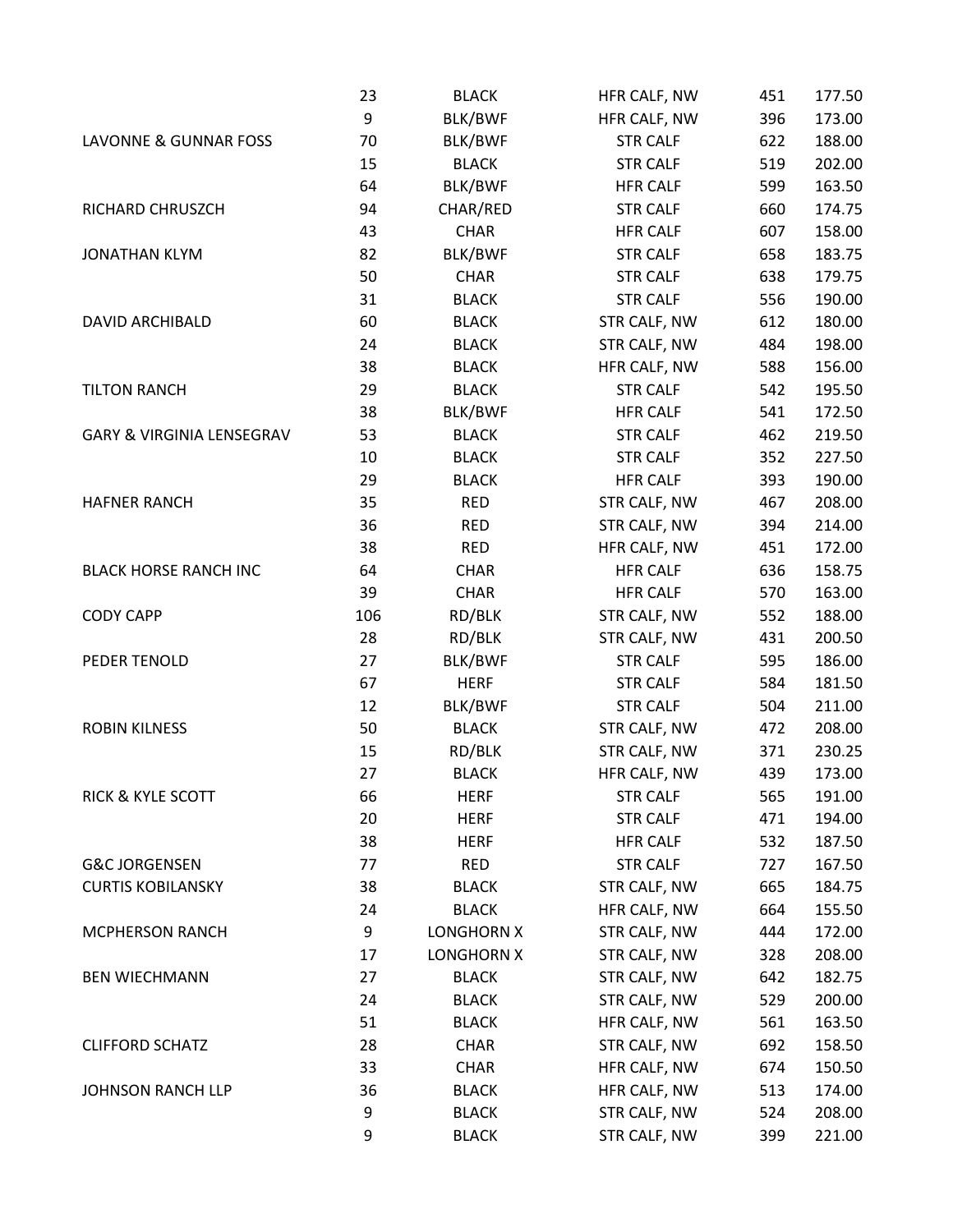| <b>CARY LACHER</b>              | 90             | <b>BLACK</b> | STR CALF, NW    | 591 | 193.25 |
|---------------------------------|----------------|--------------|-----------------|-----|--------|
|                                 | 19             | <b>BLACK</b> | STR CALF, NW    | 488 | 215.00 |
| <b>MCMURTRY RANCH</b>           | 16             | <b>CHAR</b>  | STR CALF, NW    | 594 | 167.50 |
|                                 | 16             | <b>CHAR</b>  | HFR CALF, NW    | 569 | 158.50 |
|                                 | 16             | BLK/BWF      | HFR CALF, NW    | 503 | 169.00 |
| <b>ZEB HOFFMAN</b>              | 39             | <b>CHAR</b>  | <b>STR CALF</b> | 546 | 185.50 |
|                                 | 21             | <b>CHAR</b>  | <b>HFR CALF</b> | 542 | 165.50 |
| <b>WOLFF CATTLE COMPANY</b>     | 36             | <b>BLACK</b> | <b>STR CALF</b> | 649 | 176.50 |
|                                 | 16             | <b>BLACK</b> | <b>STR CALF</b> | 538 | 198.00 |
|                                 | 31             | <b>BLACK</b> | <b>HFR CALF</b> | 610 | 160.25 |
| JOHN REINHARDT                  | 40             | CHAR/RED     | STR CALF, NW    | 563 | 186.00 |
|                                 | 22             | CHAR/RED     | HFR CALF, NW    | 528 | 166.50 |
| <b>SCOTT BRADAC</b>             | 12             | <b>BLACK</b> | <b>STR CALF</b> | 665 | 184.00 |
|                                 | 23             | <b>BLACK</b> | <b>STR CALF</b> | 530 | 190.00 |
|                                 | 39             | <b>BLACK</b> | <b>HFR CALF</b> | 542 | 166.25 |
| <b>FRITZ &amp; JANA JOHNSON</b> | 67             | <b>BLACK</b> | <b>HFR CALF</b> | 483 | 180.00 |
| <b>ALBERT JEWETT</b>            | 28             | <b>BLACK</b> | STR CALF, NW    | 612 | 179.75 |
|                                 | 5              | <b>BLACK</b> | STR CALF, NW    | 424 | 227.00 |
|                                 | 18             | <b>BLACK</b> | HFR CALF, NW    | 572 | 166.00 |
| <b>TUCKER ELLINGSON</b>         | 12             | <b>BLACK</b> | STR CALF, NW    | 621 | 175.00 |
|                                 | 15             | <b>BLACK</b> | HFR CALF, NW    | 561 | 162.00 |
| <b>TIMOTHY HEIL</b>             | 46             | <b>BLACK</b> | STR CALF, NW    | 647 | 176.50 |
|                                 | 16             | <b>BLACK</b> | STR CALF, NW    | 527 | 194.00 |
| PAUL JOHN WOLF III              | 24             | BLK/BWF      | STR CALF, NW    | 616 | 185.50 |
|                                 | 11             | <b>BLACK</b> | HFR CALF, NW    | 560 | 165.00 |
| <b>SUNNY SLOPE FARMS</b>        | 14             | <b>BLACK</b> | STR CALF, NW    | 501 | 181.00 |
|                                 | 21             | <b>BLACK</b> | HFR CALF, NW    | 504 | 162.00 |
| <b>MIKE ANDERSON</b>            | 19             | <b>BLACK</b> | <b>HFR CALF</b> | 508 | 169.00 |
|                                 | 14             | <b>BLACK</b> | <b>HFR CALF</b> | 499 | 173.00 |
|                                 | $\overline{4}$ | <b>BLACK</b> | <b>STR CALF</b> | 429 | 220.00 |
| <b>DAN GRUBL</b>                | 28             | BLK/BWF      | <b>STR CALF</b> | 591 | 187.50 |
|                                 | 8              | BLK/BWF      | <b>STR CALF</b> | 510 | 200.00 |
|                                 | 4              | RWF/BWF      | <b>STR CALF</b> | 355 | 225.00 |
| <b>GARY LODER</b>               | $\overline{7}$ | BLK/BWF      | <b>STR CALF</b> | 333 | 212.50 |
|                                 | 24             | BLK/BWF      | <b>HFR CALF</b> | 365 | 201.00 |
| REEVE LAND & CATTLE CO          | 38             | <b>BLACK</b> | HFR CALF, NW    | 434 | 180.00 |
|                                 | 8              | <b>BLACK</b> | HFR CALF, NW    | 358 | 192.00 |
| <b>VON JOHNSON</b>              | 22             | <b>BLACK</b> | <b>STR CALF</b> | 670 | 172.00 |
|                                 | 14             | <b>BLACK</b> | <b>HFR CALF</b> | 614 | 155.50 |
| <b>SETH BARKLEY</b>             | 32             | <b>BLACK</b> | <b>HFR CALF</b> | 427 | 177.50 |
| <b>LAZY JS RANCH</b>            | 22             | <b>HERF</b>  | <b>STR CALF</b> | 538 | 194.00 |
| <b>TRACY COLLINS</b>            | 27             | <b>RED</b>   | <b>HFR CALF</b> | 585 | 163.00 |
| <b>KEVIN &amp; CHRISTY FOSS</b> | 16             | RD/BLK       | HFR CALF, NW    | 509 | 166.00 |
|                                 | 8              | RD/BLK       | STR CALF, NW    | 501 | 190.00 |
| <b>JARAMIE EATON</b>            | 15             | <b>BLACK</b> | <b>STR CALF</b> | 486 | 218.00 |
| <b>STEVE TUCKER</b>             | 14             |              |                 |     | 183.50 |
|                                 |                | BLK/BWF      | STR CALF, NW    | 583 |        |
| DEAN TARTER LIVING TRUST        | 18             | <b>RED</b>   | <b>STR CALF</b> | 533 | 188.50 |